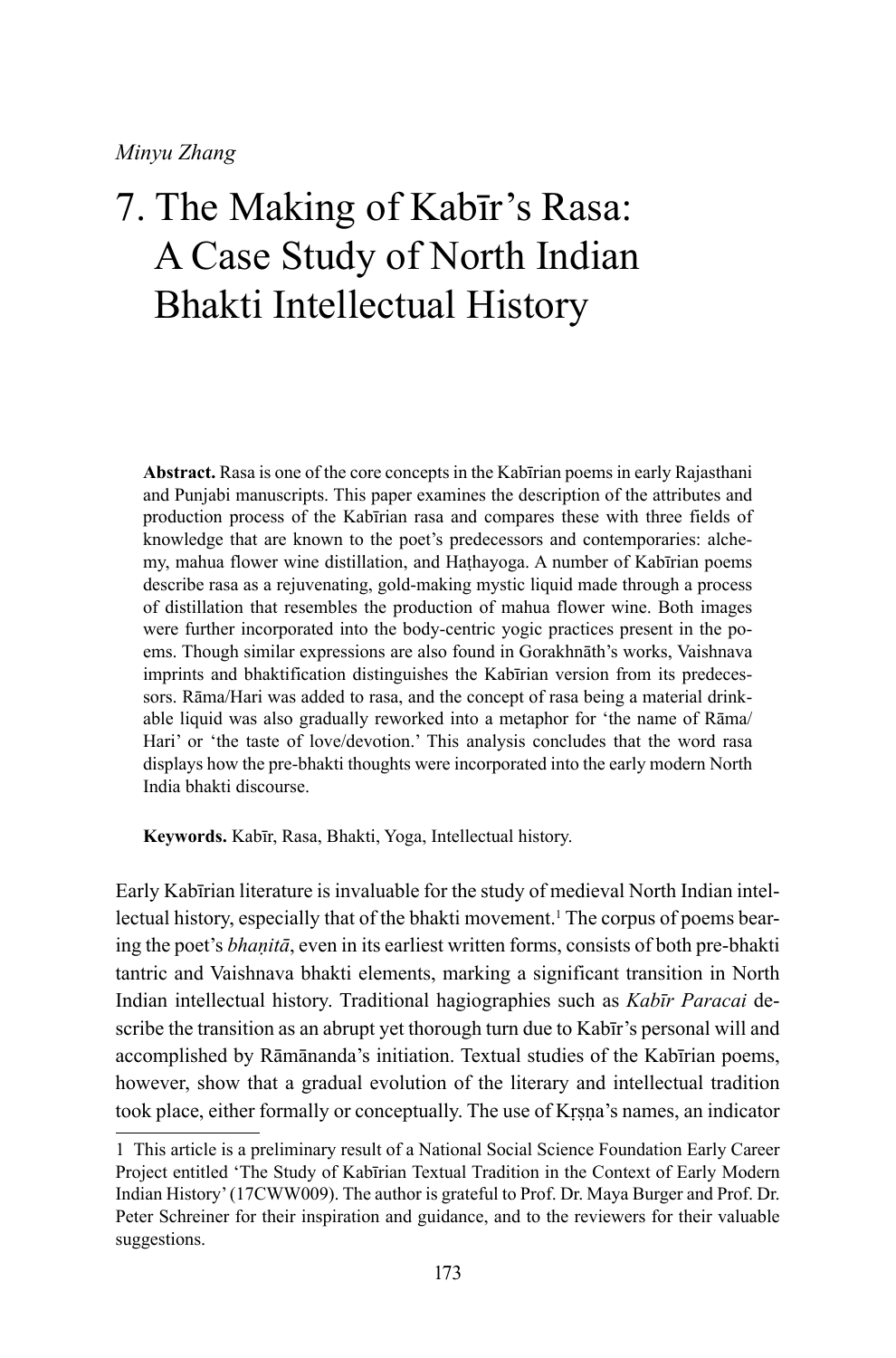of *saguṇa* Krishnaite bhakti's influence upon Kabīrian tradition, mainly occurs in the refrain and *bhaṇitā* line of Kabīrian pada and often appears to be inserted later.<sup>2</sup> Another sign of bhaktification is the replacement of enigmatic tantric or yogic terms with more straightforward ones.<sup>3</sup>

This paper focuses on one single word—rasa—which appears in early Kabīrian poems. The corpus under scrutiny is restricted to the Rajasthani and Punjabi padas in *The Millennium Kabīr Vānī* and the *sākhī*s in Śyāmasundaradās's *Kabīr Granthāvalī* (hereafter KG). Rasa is among the most popular words in the early Kabīrian literature under scrutiny. A chapter (*aṅga*) of *sākhī*s is entitled under '*rasa.'* The word also occurs 187 times in forty-three out of 590 sets of early padas. Though Charlotte Vaudeville and Mātā Prasād Gupta mentioned pre-Kabīrian thoughts in their notes respectively, they interpreted Kabīr's rasa as the taste of Brahmānanda or Vaishnava devotional sentiments and stress its difference from its predecessors.<sup>4</sup> They are joined by contemporary and later Hindi commentators like Puṣpapāl Siṃh, Jayadev Siṃh, and Rāmakiśor Sarmā.<sup>5</sup> As the following study shows, the word bears different meanings in different contexts and the sole bhaktified explanation does not fit every context. Studying this word not only adds to our understanding of Kabīrian thoughts but demonstrates how the pre-bhakti intellectual heritage was incorporated into the bhakti discourse or, in other words, the bhaktification of pre-bhakti rasa.

# The material prototype of rasa

The meaning of rasa ranges from material liquid—be it fruit juice, milk, or mystical nectar—to abstract aesthetic sentiment including *śṛṅgāra*, *vīra*, *bībhatsa*, and so forth. In the corpus under study, cases of the former interpretation are more frequently found as the rasa is often said to 'drip' and can be 'drunk' or 'tasted' with one's tongue. Then, what could this liquid be?

The first possible option is *rasāyana*, a word that appears both in *rasa kau aṅga* (chapters of couplets about rasa) and padas discussing rasa. For instance:

<sup>2</sup> Hess (1987).

<sup>3</sup> Bangha (2013).

<sup>4</sup> Vaudeville (1957) and Gupta (1985). Gupta referred to *Gorakh Bāṇī* when commentating on pada 1.71. Though Vaudeville mentioned both the tantric practitioner's consumption of alcohol and the Nāthyogī's concept of yogic rasa, she concluded that Kabīr's rasa is nothing but Hari bhakti. See Vaudeville (1957), p. 106, n. 101.

<sup>5</sup> See Siṃh (2010 [1971]), p. 127; Siṃh and Siṃh (1976), p. 81; and Śarmā (2010), p. 166.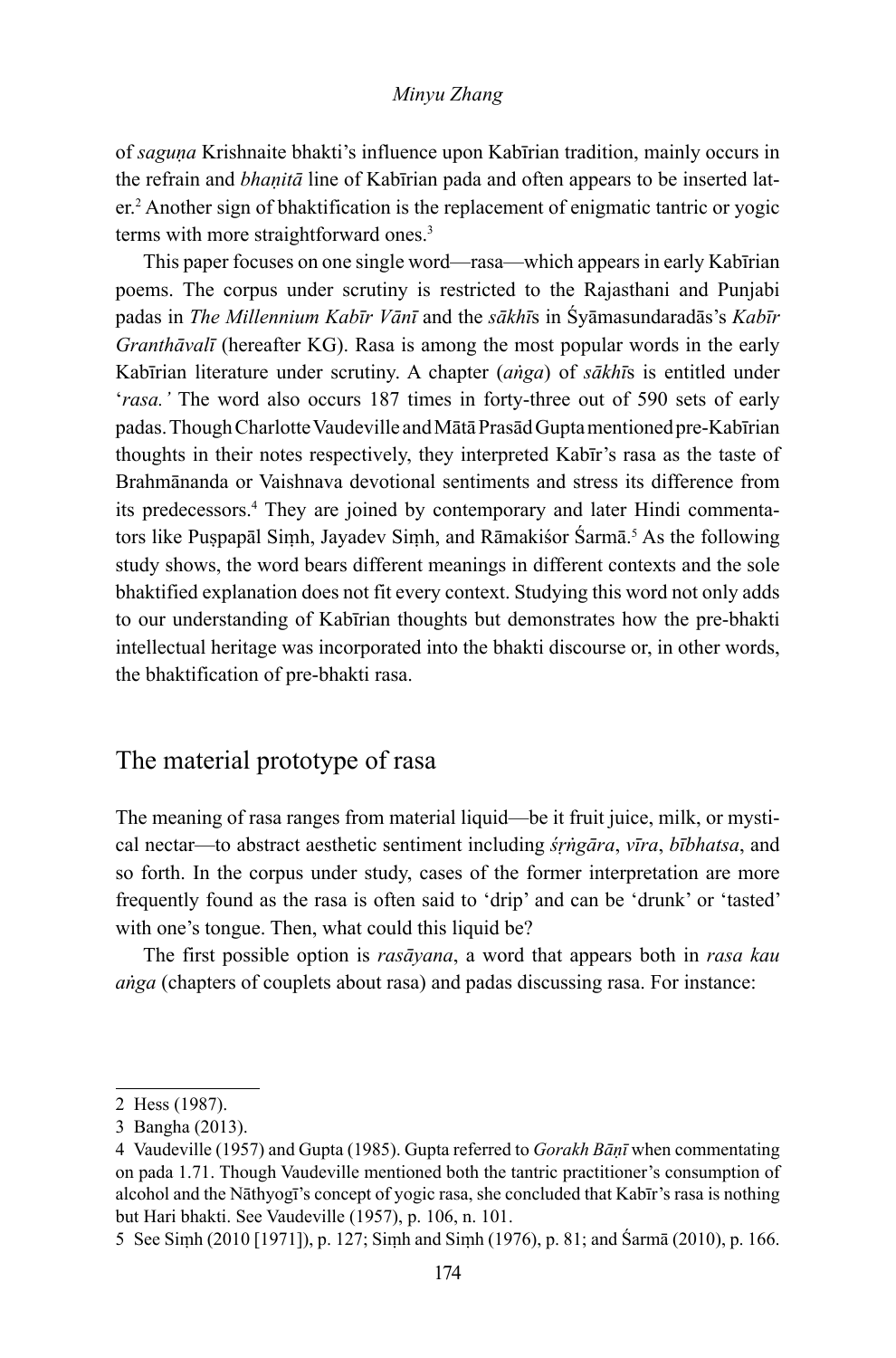सबै रसां इण मैं किया, हरि सा और न कोइ । तिल इक घट मैं सं चरै, तौ सब तन कंचन होइ ।। (KG *sākhī* 6:8)6

Among all the *rasāyana* I made, nothing is like Hari. Even one drop in a pot makes the whole body into gold.<sup>7</sup>

दास कवीरा जुगि जुगि जीवै । रसनां रांम रसांइंन पीवै ॥ (W283/A251.4)<sup>8</sup>

Drinking the Rāma *rasāyana*, the servant Kabīr lives one *yuga* after another.

The word *rasāyana* derives from rasa and means specifically the elixir produced by alchemists, in whose jargon rasa means mercury. Like their peers in other parts of the world, ancient Indian alchemists sought to produce pure mercury through physical or chemical means. This was first mentioned in the *Arthaśāstra* composed around 300 CE. In the *Arthaśāstra*, it is clearly stated that the superintendent of mines must know how to produce mercury, that is, rasa, through distillation and condensation. The metallurgical knowledge in using mercury to produce gold is also mentioned.9 Such technological knowledge laid the foundations for alchemy. The alchemists viewed metals as living beings; therefore, the chemical stability of gold was viewed as metallic longevity. Since mercury helps in producing gold, why shouldn't it also be helpful in making a 'gold body'—an immortal one? By the eleventh century, systematic and sophisticated alchemical monographs like *Rasārṇava* were already composed by Indian alchemists. By Kabīr's time, such compositions included *Rasaprakāśa Sudhākara* (*c*. thirteenth century), *Rasa Ratna Samucceya* (*c*. thirteenth–fourteenth century), *Rasendra Cintāmaṇi* (*c*. fifteenth century), among others. The *rasāyana* in the Kabīrian poems above have the same rejuvenating, gold-making properties as that explained in alchemical works.

A second image of Kabīr's rasa is as a hard, alcoholic drink sold by liquor dealers. For instance:

<sup>6</sup> When quoting *sākhī*s from Śyāmasundaradās (1956 [1928]), the number preceding the colon indicates the number of the *aṅga* and the number following the colon indicates the number of the *sākhi* in the *aṅga*.

<sup>7</sup> If not specified otherwise, the translation of Hindi poems in this paper are the author's own. Reference was made to extant annotated text and translation, including Vaudeville (1957), (1974), (1993); Siṃh (2010 [1971]); Siṃh and Siṃh (1976); Gupta (1985); Strnad (2013).

<sup>8</sup> The coding of Kabīrian padas conforms to Callewaert (2000b). The number following W indicates the pada's position in Callewaert. The second capitalized letter (here A) indicates the manuscript to which the pada belongs to, followed by a number that designates its position in the manuscript. A number after a dot indicates the number of the stanza according to Callewaert. For example, W283/A251.4 means this text is quoted from the fourth stanza of the 251st pada of manuscript A, which is grouped under the 283th set of padas in Callewaert (2000b).

<sup>9</sup> Rây (1959).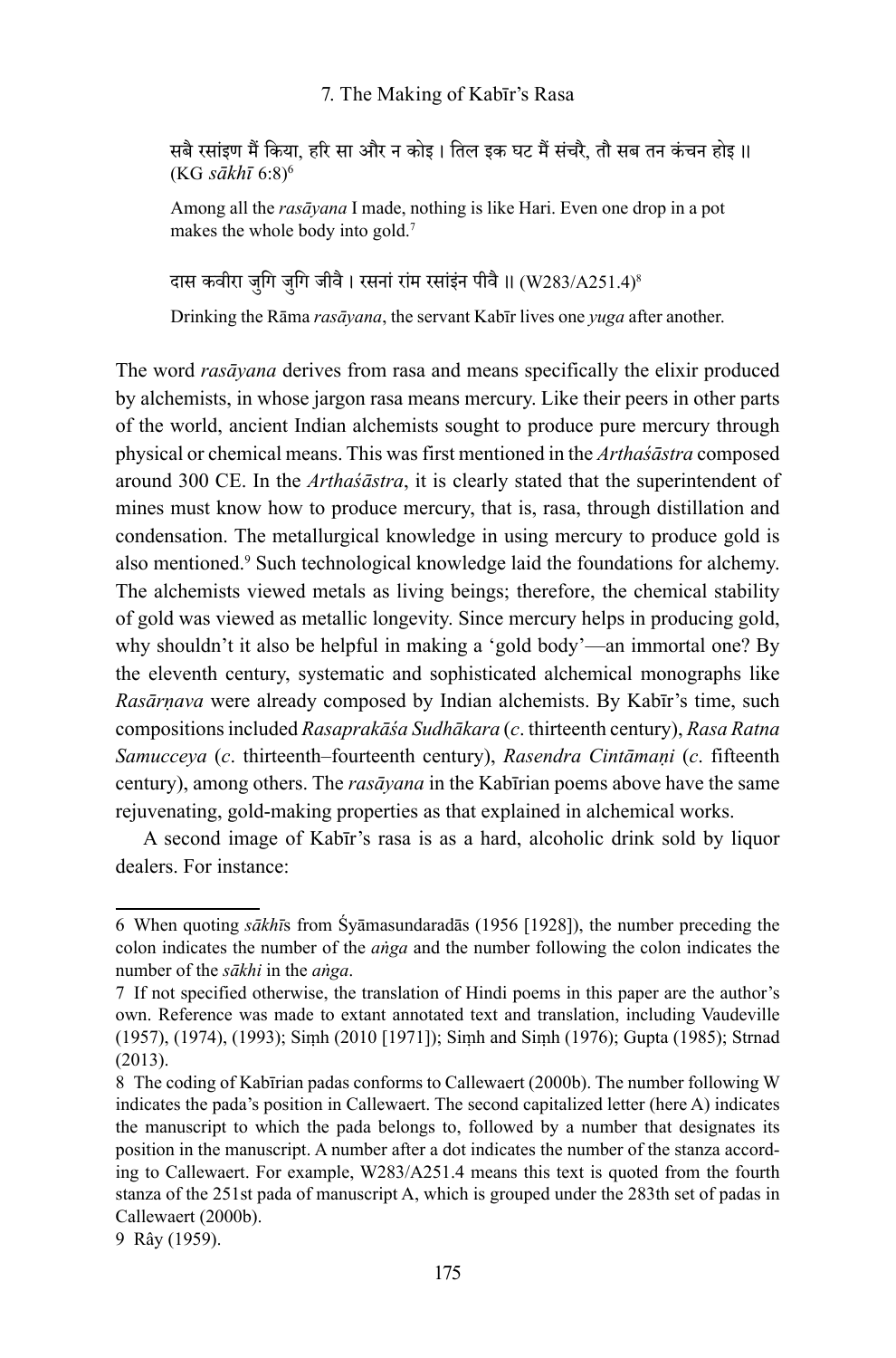छाकि पर्यौ आतम मतिवाला । पीवत रां म रस करत बिचारा ।। टेक ।। बहुतैं मोलि महग गुर पावा । दै कसाव रस राम चुवावा ॥1॥<br>प तन पाटण मै कीन्ह पसारा । मां गि मागि रस पीवै बिचारा ।।2।। कहै कबीर फाबी मतिवारी । पीवत रांम रस लागी षुमारी ।।3।। (W22/S17)

The intoxicated self got totally drunk while drinking the rasa of Rāma [and] meditating. (Refrain)

[I] obtained highly valuable, expensive jaggery. Having added astringent admixture, [I] let the rasa of Rāma trickle down. (1)

I made it spread all over the city of [my] body. The wretched one drinks and asks for more and more. (2)

Kabīr says: 'I became fond of the intoxication. Drinking the rasa of Rāma, inebriation came over [me].' (3)

राम रसाइन प्रेम रस, पीवत अधिक रसाल । कबीर पीवण दलभ है, मा ु ं गै सीस कलाल ।। (KG *sākhī* 6:2)

The rasa of love, [the product] of the alchemy of Rāma is so sweet to drink! [But] Kabīr [warns]: '[This] drinking comes at a very high price: the liquor seller asks for one's head [in exchange].'

The liquor is made out of mahua flowers (*Madhuca Indica*), an ideal raw material whose sugar content can reach 70 per cent.<sup>10</sup> The pada below displays the whole process of spirit production, mixed with yogic terms:

काया कलाली लाहनि करिहूं, गुरु सबद गुड़ कीन्हां । कांम क्रोध मोह मद मंछर, काटि काटि कस दीन्हां ।।1।। भवन चतुरदस भाटी पुरई, ब्रह्म अगनि परजारी । मूंदे मदन सहज धुनि उपजी, सुखमन<br>पोतनहारी ॥2॥ नीझर झरै अमी रस ं निकसै, तिहि मदिरावल छाका । कहै कबीर यहु बास बिकट अति, ग्यांन गुरू ले बांका ॥3॥ (W178/S133)''

I shall make my body a liquor seller's yeast, guru's word I have used as jaggery. Having chopped thoroughly lust, anger, infatuation, conceit and jealousy, [I have] added [them as] seasoning admixture. (1)

[I have] filled the oven of fourteen worlds [of the body], [and] lit the fire of Brahma. With [the oven] sealed up with wax of passion, the sound [signalling the state] of *sahaja* arose in the cooling [tube of] *suṣumna*. (2)

The stream of the liquid comes in trickles, *amṛta* oozes out; with this liquor the king has become intoxicated. Kabīr says: '[Even] the smell [of it] is very strong; [only] a guru of true knowledge [may] take such a strong thing.' (3)

Seen from the pada above, Kabīr's mahua flower wine is made through distillation rather than fermentation. In hypoxic conditions, yeast converts the carbohydrates contained in the raw material into alcohol. The production process for fermented

<sup>10</sup> Mahua flower wine is still produced today. See Benerji et al. (2010).

<sup>11</sup> A similar version of this pada is also found in *Ādi Granth*. See W178/AG968–969;1.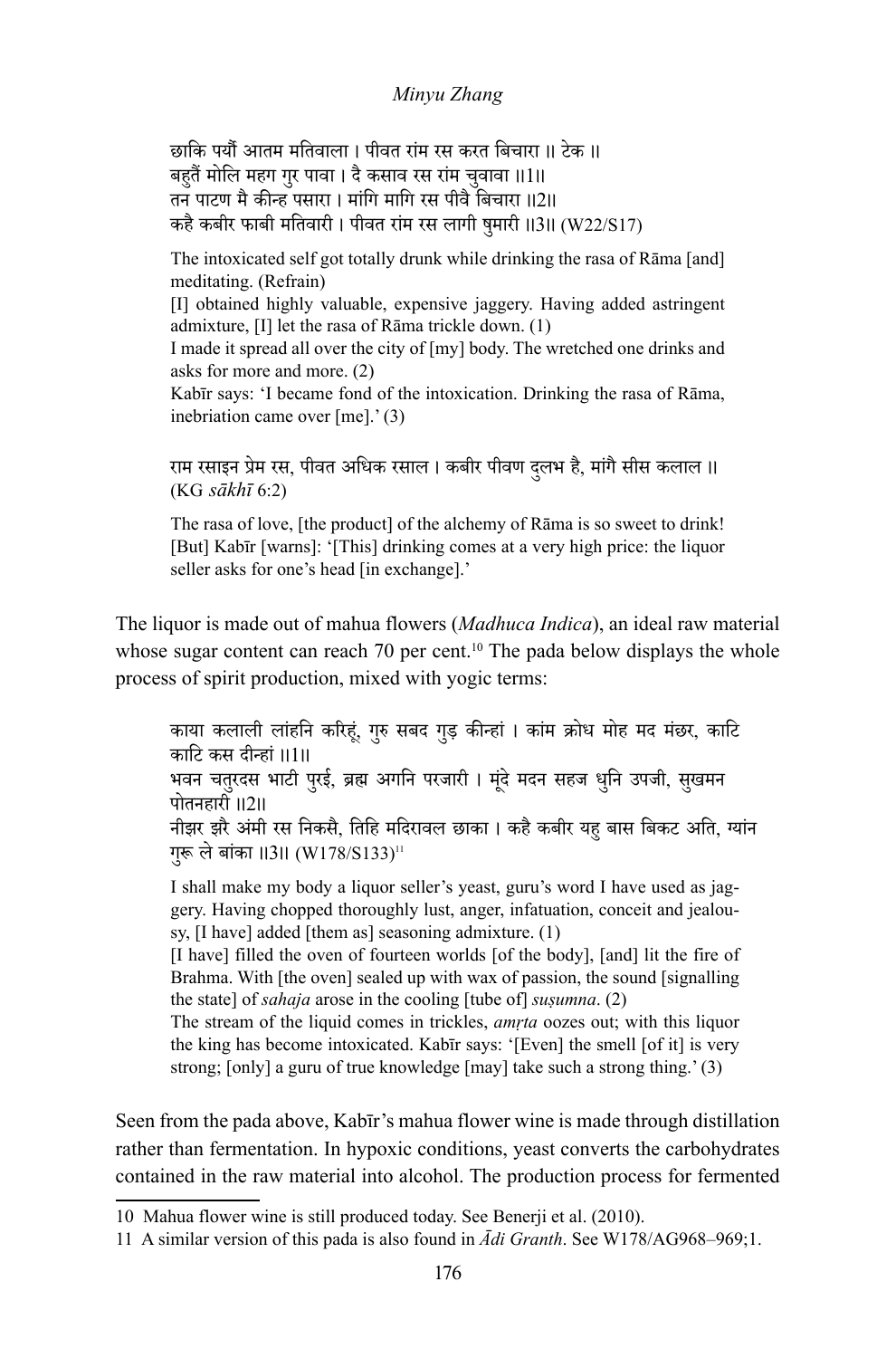## 7. The Making of Kabīr's Rasa



**FIGURE 7.1** An oblique type of still.<sup>12</sup>

**Figure 7.2** A vertical type of still

*Source:* Allchin (1979), pp. 58 and 57 respectively. Copyright © 1979 by Royal Anthropological Institute. Reprinted by permission of John Wiley and Sons, Inc.

liquor is relatively easier than that of distilled liquor, but the alcohol content can hardly exceed 20 per cent. The distillation of alcohol makes use of the difference between the boiling point of alcohol (78.5°C) and that of water (100°C). By controlling the temperature inside the distillation devices, the alcohol evaporates and then condenses in the receptor. Distilling and condensing repeatedly, the alcoholic content of the distilled liquor can reach 60 per cent.

Two distilling apparatuses resemble what the poem describes. Using the first still apparatus, the material prepared for distillation is put into container D. As it is heated the spirit evaporates and transfers into container A via conduit E. As it cools the liquid drips into B. The same principle applies to the apparatus in Figure 7.2. Container A is filled with material prepared for distillation while C is filled with cold water to cool down the vapour that rises through B. The condensed liquid then flows along the bottom of container C and drips down into container D. The two still apparatuses illustrate the distillation process described in the padas above. The materials include: 1) 'dregs,' the slightly fermented mahua prepared for distillation, 2) jaggery, 3) 'sexual desire, anger, confusion, infatuation, and jealousy,' all kinds of seasoning ingredients, especially spices. The mixture is

<sup>12</sup> The figure is reconstructed from an archeological discovery in Gandhara and a similar apparatus is still used today by tribal peoples in India. Figure 7.2 is used by tribal peoples in Bihar. Allchin argues that distillation technology was first applied for alcohol production.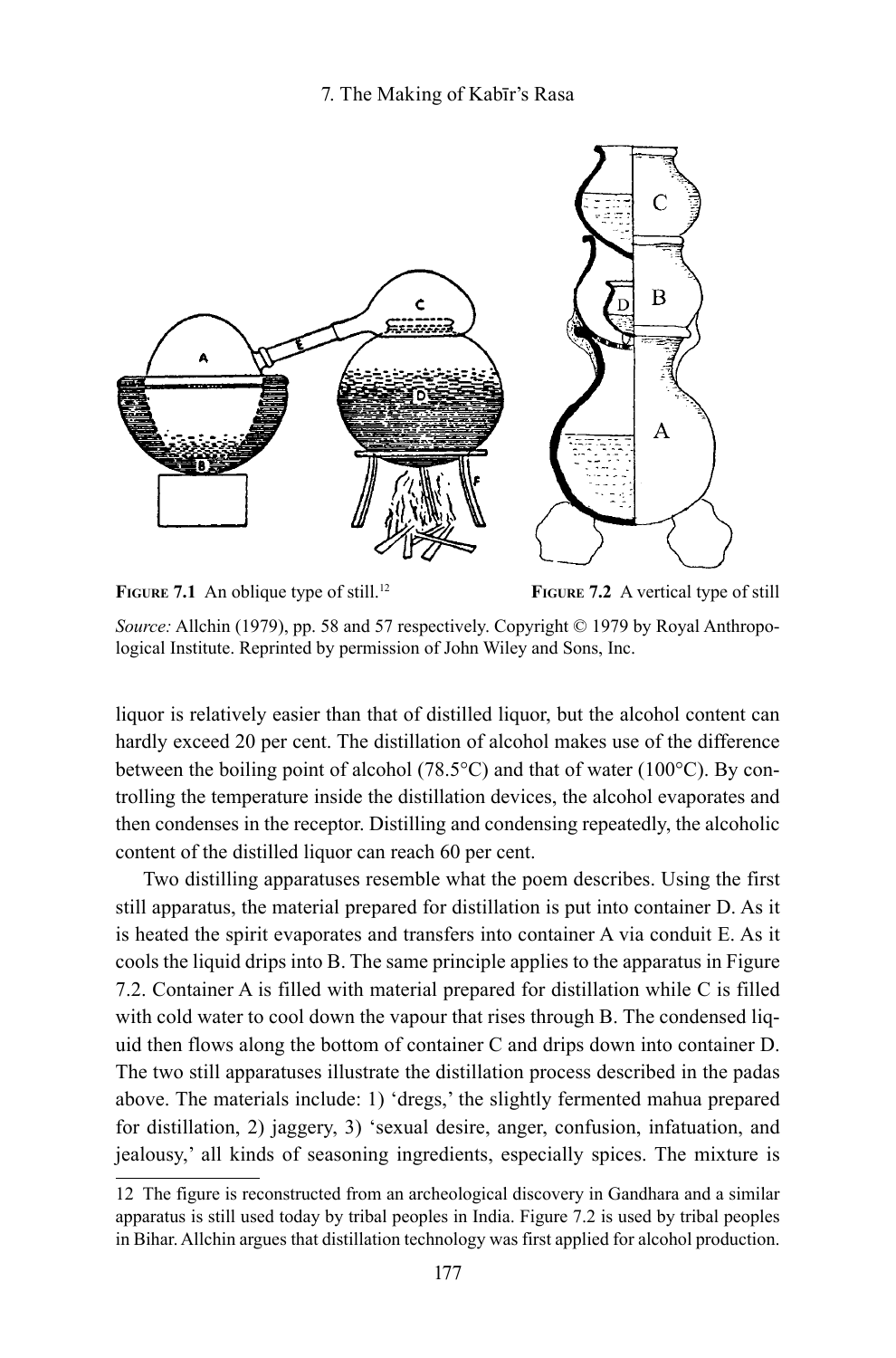to be put into the 'oven,' which is heated with the 'fire of Brahma.' As the spirit evaporates, it generates the sound of boiling, or 'the sound of *sahaja*.' The vapour is condensed in the cooling device and drips down as a 'waterfall.' Thus, the intoxicating drink is produced. This pada is not an isolated case in describing the distillation of mahua flower wine. The still apparatus and the production procedure described by the poet fits well with what it is known has been used by North Indian distillers. Therefore, it is fair to say that the distilled mahua flower wine is also a material prototype of rasa. The intoxicating property of Kabīr's rasa originates in this spirit.

The two prototypes of Kabīr's rasa, mercury and mahua flower wine, though distinguishable from each other, share the same outer form as purified liquid and the same technological knowledge of distillation. Both alchemists and alcohol producers were early distillers. For the alchemists, mercury is distilled out of the various compounds available in nature. One of the most popular techniques is to heat cinnabar, the main ingredient of which is mercury sulphide (HgS). Condensing the mercury vapour, alchemists procured the purified liquid mercury. The formula is:

$$
HgS + O_2 \xrightarrow{\Delta} Hg + SO_2 \uparrow
$$

The production of alcohol and mercury bear many similarities. In the alchemy manual *Rasa Ratna Samucceya*, various still apparatuses (*yantra*), including those resembling Figures 7.1 and 7.2, are named *tiryak pātana yantra* (oblique lowering apparatus) and *vidhyādhara yantra* (expert's apparatus). *Rasa Ratna Samucceya* describes the two apparatuses as below:

A taller vessel is taken and a tube is connected to its neck. The other end of the tube is projected into the body of another vessel on a lower plane. After depositing the necessary substances into the first vessel and water into the second, the mouths of both are closed and sealed (the connecting portions of the tube are also sealed). Then, the first vessel is placed on a fire and heated. The scholars of *Rasaśāstra* named it *tiryak pātana yantra* (*Rasa Ratna Samucceya* 9/10–12). A *saṁpuṭa*, which is prepared by joining two vessels, is called *vidyādhara yantra*. To use this *vidyādhara yantra* a suitable stove is constructed in accordance with the size and shape of the vessels. A vessel is kept on the stove and another vessel is placed upon that, the joints being sealed (*Rasa Ratna Samucceya* 9/27–28).<sup>13</sup>

<sup>13</sup> Both paragraphs from *Rasa Ratna Samucceya* are paraphrased from Reddy (2014), pp. 89–90.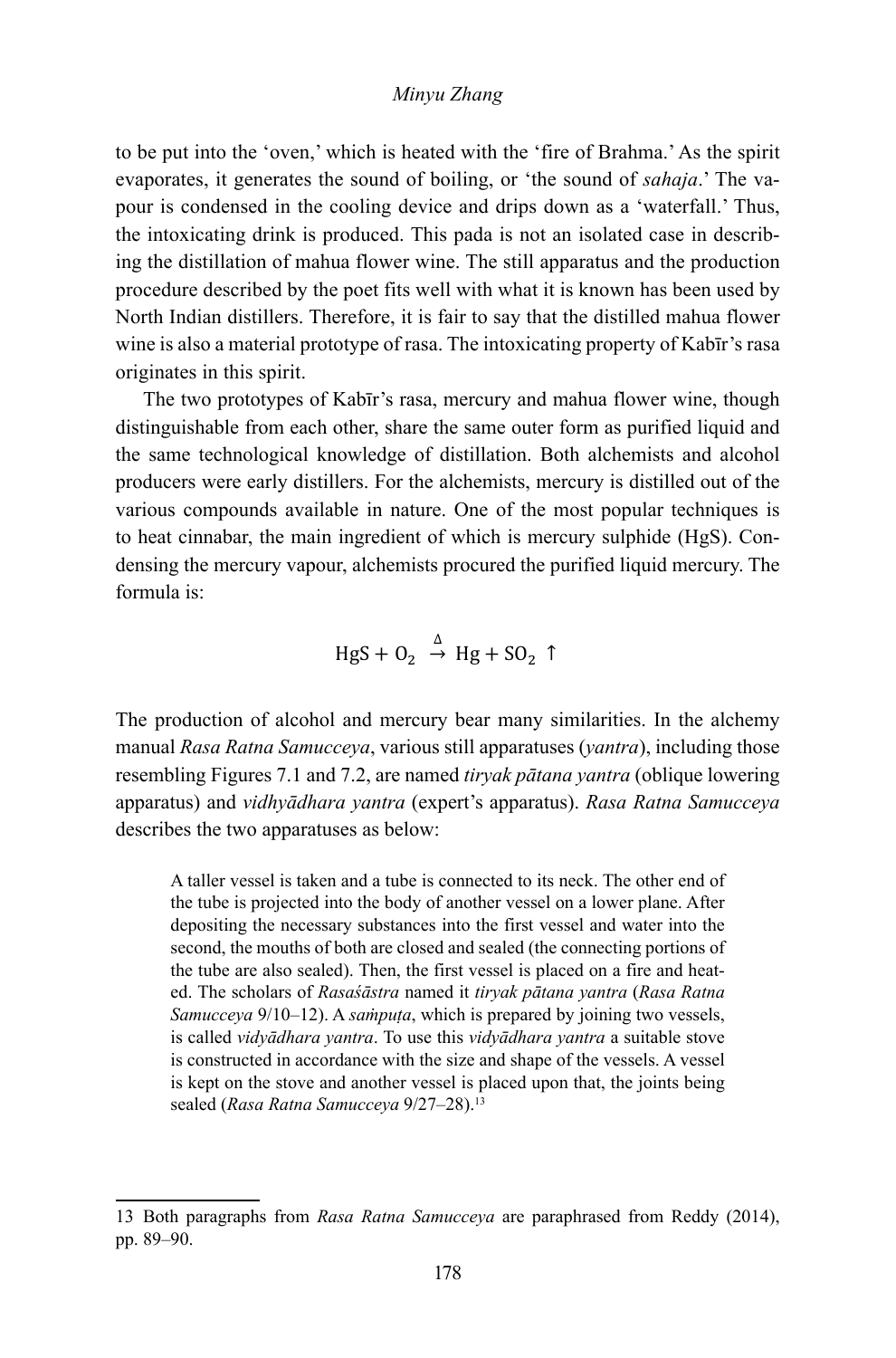## 7. The Making of Kabīr's Rasa

The similarities between the outer form and production procedures enabled the poet to accommodate both into the single word, rasa—a magical gold-making, rejuvenating, and intoxicating liquid, so dear to the master practitioner. Moreover, there are also clues of a practical connection between the two prototypes and the Kabīrian tradition. In an alchemist work called *Siddha Vandanām*, Kabīr was accepted as the fiftieth master alchemist,<sup>14</sup> something which differs from all major Kabīrian biographies. Though today's Kabīrpanthīs strictly prohibit alcohol consumption, mahua spirit is particularly popular among the hill residents in northern Madhya Pradesh and Chhattisgarh, a region where Kabīrpanth has a remarkable presence. We can also read infer from Anantadās's *Kabīr Paracai* that alcohol was popular among the social group to which Kabīr belongs.15 Besides, the seeds of mahua contains 55 per cent stable oil and are used to make soap.16 The oil extractor, despised by orthodox high castes, also follows Kabīrpanth in many parts of India, including Madhya Pradesh and Chhattisgarh. The historical Kabīr need not himself have been an alchemist or alcohol producer to include these images in his poems. Knowledge of alchemy, distillation, and alcohol production was commonplace among the Kabīrian followers, which the author of these poems may have been familiar with. Such adoption of indigenous knowledge also reflects the grass-rootedness of the Kabīrian composition.

# Rasa and yogic practice

Though we cannot rule out the possibility that some alleged followers of Kabīr consumed mahua flower wine or practised alchemy, the theory that Kabīr's rasa is more of an internal yogic rasa than external elixir or alcohol is better supported by such lines as 'keeping the mind motionless, the *āsana* motionless; rasa is generated upon the tongue' (W290/S229.1). According to Strnad, 'rasa' is among the yogic terminologies Kabīrian compositions inherited from the Nāthyogic tradition, padas related to which form a distinct yogic-centric thematic block in the early manuscript.<sup>17</sup> In many Kabīrian poems, the description of rasa is closely connected with other characteristic yogic terminologies, such as *suṣumṇā*, *iḍā*, and *piṅgalā*, suggesting a strong linkage between the two disciplines of knowledge. For instance:

<sup>14</sup> White (2007 [1991]), p. 85.

<sup>15</sup> According to the legend, Kabīr pretended to be drinking alcohol, popular among the low castes, in order to avoid the mass group of admirers. This upset the Vaishnava followers. To the orthodox Brahmins, however, this proved a low-caste weaver like Kabīr could not be a genuine devotee.

<sup>16</sup> Gogte (2012 [2000]), p. 687.

<sup>17</sup> Strnad (2013), p. 489.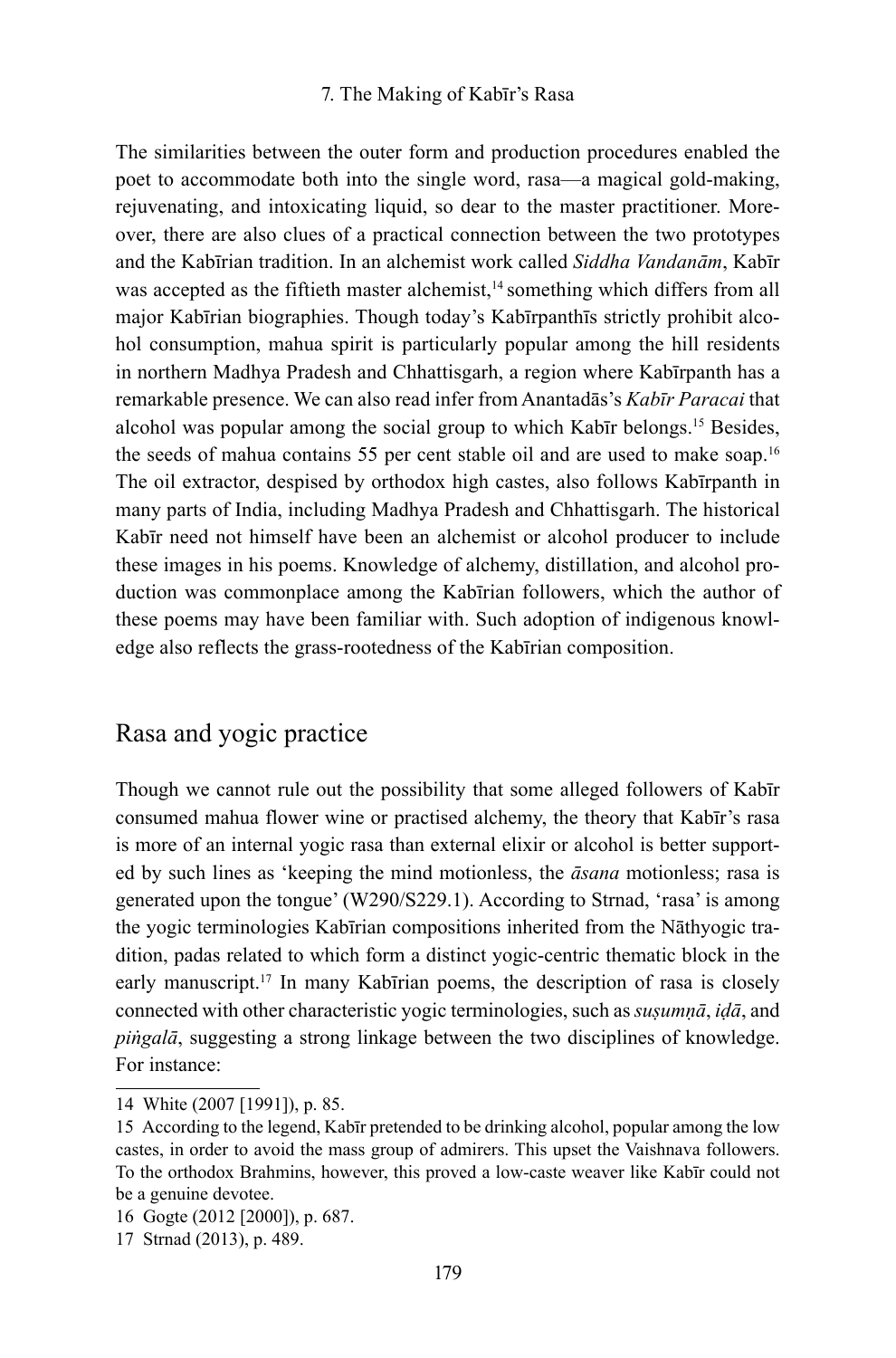बोलौ भाई राम की दुहाई । इह रसि सिव सनकादिक माते । पीवत न अजहूं अघाई ॥<br>टेक ॥

इला पिंगुला भाठी कीन्ही । व्रह्म अगनि परजारी । ससिहर सूर द्वार दस मूंदे । लागी जोग जग ताली ॥1॥

मन मतिवाला पीवै राम रस । दूंजा कुछ न सुहाई । उलटी गंग नीर बहि आया । अंम्रित धार चवाई ।।2।।

पंच जने सो संगि करि लीन्हा । चलत षुमारी लागी । प्रेम पियाला पीवन लागा । सोवत नागिनी जागी ।।3।।

सहज सुनि मैं जिनि रस चाष्या । सतगुर तैं सुधि पाई । दास कबीर इहि रसि माता । कबहूं<br>उछकि न जाई ॥4॥ (W20/S16)<sup>18</sup>

O brother, call for Rāma! Śiva, Sanakādi are intoxicated with this rasa; they keep drinking till now but are still unsatisfied. (Refrain)

*Iḍā*, *piṅgalā* were made into the furnace, the fire of Brahma lit up. The ten doors of the sun and moon were closed. Thus began the yogic trance. (1)

Drinking the Rāma rasa, the mind is intoxicated, enjoying nothing else. The Ganges flew in the opposite direction (i. e., upwards), with the immortal flow dripping. (2)

Five men who accompanied me got drunk. I began to drink from the cup of love. Thus the sleeping snake lady wakes up. (3)

Having drunk the rasa from the *sahaja śūnya*, [I] obtained consciousness from the *sadguru*. Kabīr the servant is intoxicated with the rasa, never to sober up. (4)

If we compare this pada with yogic descriptions of the body and practice, we cannot miss the resemblance. The subtle yogic body consists of various channels and chakra. Among the channels, *suṣumṇā*, *iḍā*, and *piṅgalā* are the most important. The number of chakras varies from one work to another. One of the prevalent descriptions includes seven chakras (from top to bottom): *sahasrāra cakra*, *ājñā cakra*, *viśuddha cakra*, *anāhata cakra*, *maṇipūra cakra*, *svādhiṣṭhāna cakra*, *mūlādhāra cakra*.

Kundalini yoga is one such practice that involves the chakras and the channels, the ultimate goal of which is to generate a yogic elixir. To practise it, the yogi needs to control the flow of the vital breath (*prāṇa*) in *iḍā*, *piṅgalā* so as to awaken the sleeping kundalini. Then, the kundalini moves upwards along the *suṣumṇā*, crossing the different chakras, and finally reaches the *sahasrāra cakra*, which looks like an upside-down lotus hung from the head. Upon the union of kundalini and the *sahasrāra cakra*, the immortal elixir drips down, to be drunk by the yogi who can roll the tongue backward.

This yogic practice is not unfamiliar to Kabīrian writers. Besides the use of terminology like *suṣumṇā*, *iḍā*, and *piṅgalā*, some other typical yogic images are also found in the early padas under study. The channels and chakras are mentioned

<sup>18</sup> A similar version of this pada is also found in two early Sikh manuscripts. See W20/AG1123;3, M45.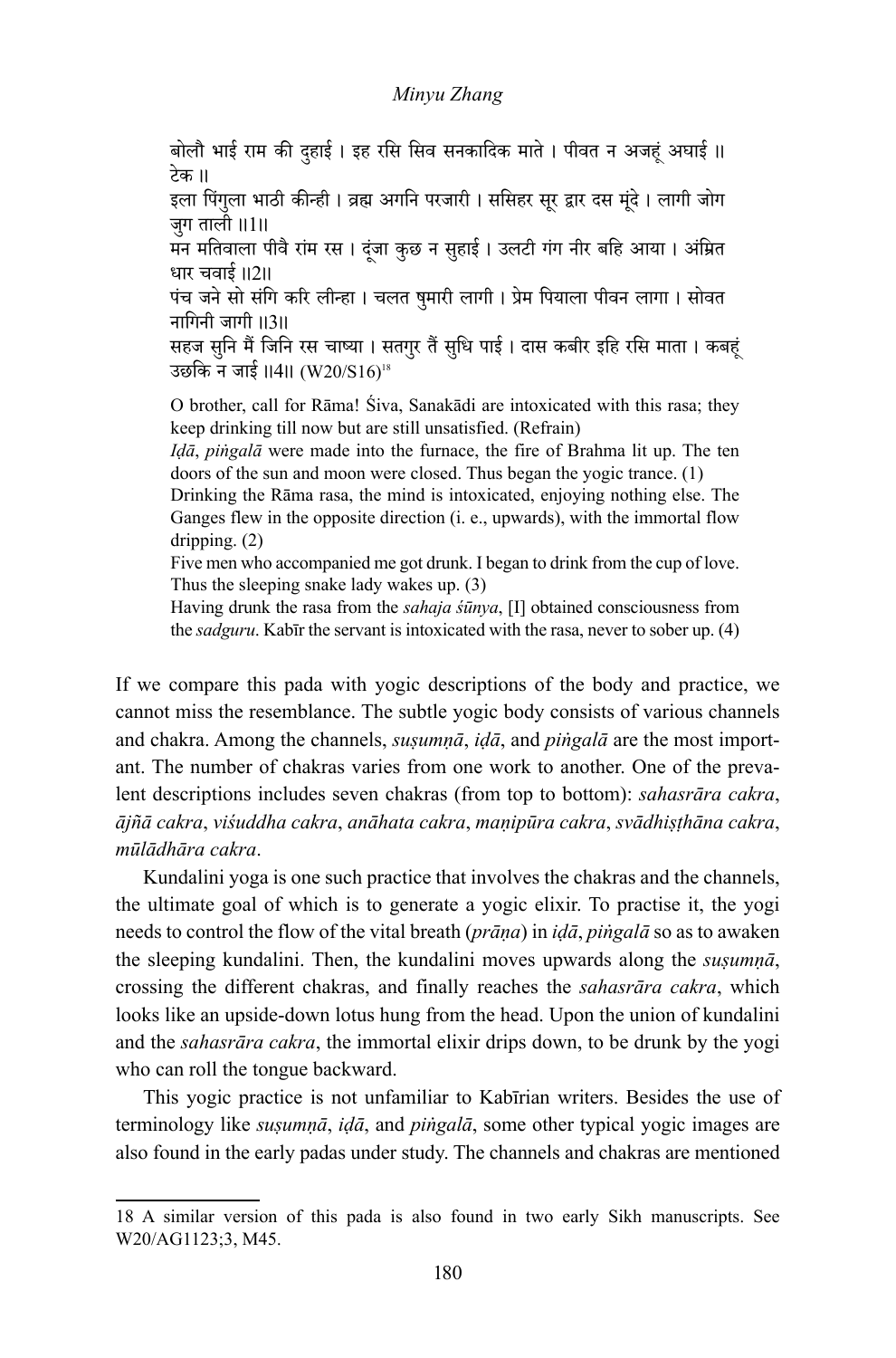on various occasions, amid instructions on how to obtain the immortal rasa. In the pada W231/S180, the poet used the metaphor of an upside-down hanging well to indicate the *sahasrāra cakra* from where the rasa drips down; in pada W4/S4, lotuses with different numbers of petals were used to indicate the numerous chakras. The Kabīrian poems describing distillation convey similar secret instructions on yogic practice. The subtle yogic body is considered to contain all the messages of the universe, therefore 'the fourteen worlds were to be built into the furnace' (W178/S133.2) means to use the body in practising the yogic distillation. On other occasions, emphasis was laid more on the *iḍā* and *piṅgalā*. Thus we have sayings like '*iḍā*, *piṅgalā* were made into the furnace, the fire of Brahma lit up' (W20/ S16.1). The actual fire is needed to heat the raw materials required for distillation, while the 'fire of Brahma' is, according to the poet, the force that awakes the kundalini, either referred to as 'the sleeping snake lady' (W20/S16.3) or '*yoginī*' (W16/ S12.1). After her reaching the *sahasrāra cakra*, either termed as '*sahaja śūnya*' (W20/S16.4) or '*gagana*' (W16/S12.1), the intoxicating rasa pours down.

Kabīr is not the first to adopt such distillation-yogic expressions. Tantric Buddhists and Nāthyogī had mingled liquor distillation with yogic practice even before Kabīr. The Kabīrian distillation-yogic poems apparently share same inspiration with their Buddhist and Nāthyogic counterparts:

एक से शुण्डिनी दुइ दुइ घरे सान्ध्अ । चीअण ण बाकलअ बारुणी बान्धअ ॥1॥ सहजे थिर करी बारुणी बान्ध । जे अजरामर होइ दिढ कान्ध ।।2।। दशमि दुआरत चिह्न देखिआ । आइल गराहक अपणे बहिआ ॥3॥ चउशठी घडिये देत पसारा । पइठेल गराहक नाहि निसारा ।।4।। एक घडु ली सरुइ नाल । भणन्ति बिरुआ थिर करि चाल ।।5।। (*Caryāpada* 3)<sup>19</sup>

There is one female wine-seller. She enters into two houses. She ferments wine with fine barks (of trees). (1)

Fixing by the *sahaja*, ferment wine; so that the body may be free from old age and death and be strong. (2)

Seeing the sign at the tenth door, the customer came himself walking. (3) Let her display the shop during sixty-four hours. The customer entered. There is no departure. (4)

There is one small pot. The pipe is narrow. Biruā says: 'Move it quietly.' (5)

ईकीस ब्रह्मांड भाठी चिगावै पीवत सदा मतिवालं । मनसा कलालिनि भरि भरि देवै आछा आछा मद नां प्यालं ॥०॥ अमतृ दाषी भाठी भरिया ता मधैं गडु झकोल्या । मन महु वा तन धाहु वा बनासपती अठारै मोल्यां ।।1।। भ्रमर गुफा मैं मन थरि ध्यानैं बैस्या आसण बाली । चेतनि रावल यह भरि छाक्या जुग जुग<br>लागो ताली ॥2॥

<sup>19</sup> Shahidullah (1966 [1960]), p. 9.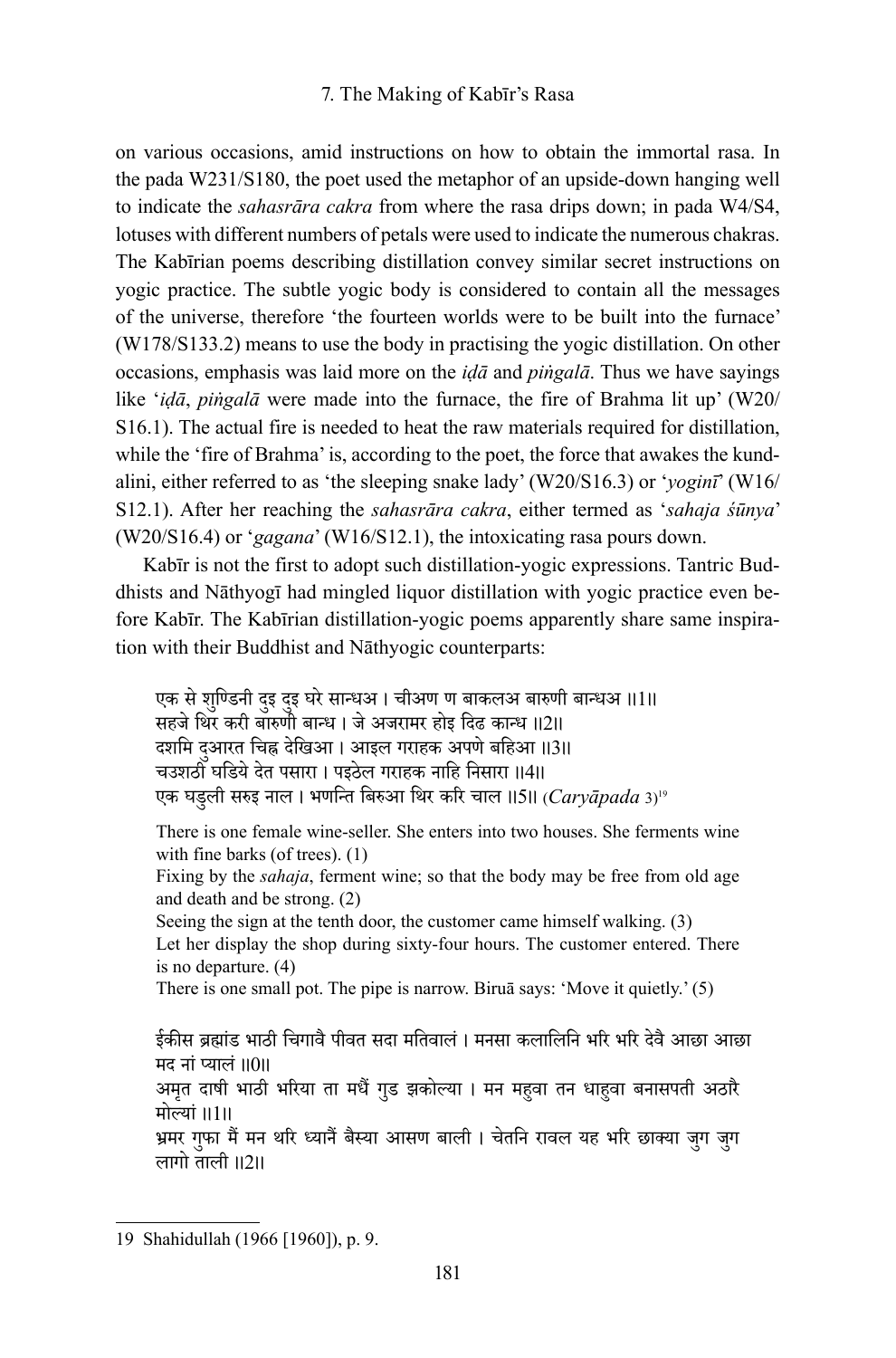तृकुटी संगम कृपा भरिया मद नीपज्या अपारं । कुसमल होता ते झडि पडिया रहि गया तहाँ तत सारं ।।3।।

एवहां मद श्री गोरष केवट्या बदंत मछींद्र ना पूता । जिनि कैवट्या तिनि भरि पीया अमर भया अवधता ॥4॥

(*Gorakh Bāṇī*, pada 28)20

Drinking from the furnace of twenty-one *brahmāṇḍa*, [I] remain intoxicated; will the liquor dealer offer a whole cup of marvelous liquor. (Refrain)

The furnace is filled up with the nectar of grapes, within which the sugar is stirred. [Take] mind as mahua, body as yeast, together with which are eighteen plants. (1)

In the cave of the bee, the mind is fixed in meditation, and [I] sit as the *āsana*. The king's consciousness is fully intoxicated with this and remains in trance from *yuga* to *yuga*. (2)

Boundless liquor being generated, the small pot at the *trikūṭī saṅgam* got filled. Having thrown away any possible grass or dirt, what remains is the true essence. (3)

Śrī Gorakh drank such liquor, which Macchendra does not know. Those who drank have been taken across, becoming immortal Avadhūta.

Despite the indebtedness to the real mercurial *rasāyana* and mahua flower wine for intoxicating and rejuvenating properties, distillation-yogic writing and yogic knowledge illustrated in other means in Kabīrian literature supports the argument that Kabīr's rasa is a yogic elixir prepared inside the human body, to be attained via the kundalini yogic practice. However, Kabīrian literature exposes the relationship between external and internal practice. It is not difficult to notice the similarities between the descriptions of the kundalini yoga and the distillation apparatus, especially that of Figure 7.2. Both require the elevation of a certain substance passing through certain conduits. Reaching the upper part of the apparatus, this substance meets another substance and generates liquid, which eventually drips down. Moreover, the design of the alchemical furnace also corresponds to the idea of chakras and channels. According to *Mañjusrīmūlakalpa*, a furnace has three *vajra* that support the structure from inside, and clay-made lotus petals were also attached to the outskirts of the furnace.<sup>21</sup> The three *vajra*s resemble the channels of the subtle body, and the lotus is also a common image used to indicate

<sup>20</sup> The translation is based on the text in Callewaert and Op de Beeck (1991). The translation in Djurdjevic (2005) is also referred to.

<sup>21 &#</sup>x27;其炉秖阔二肘,或圆或方或半月样。周围泥饰作莲花缘,于中间安三股金刚 杵。安置杵已。仍备一切护摩所用之物" ("大方广菩萨藏文殊师利根本仪轨经' 卷11, T20, no. 1191, 874b12–14): 'The furnace is only two elbow wide. Its shape is either round, square or half-moon like. Clay made lotuses are decorated around the exterior. Inside the furnace three vajras are set up. Then, other materials are prepared for the homa.' *Dafangguang Pusazang Wenshushili Genben Yiguijing*, a partial Chinese translation of the Sanskrit text by Kashimirian Monk Tianxizai (d. 1000) in 986 CE. For more information about the text, see Delhey (2012), pp. 55–75.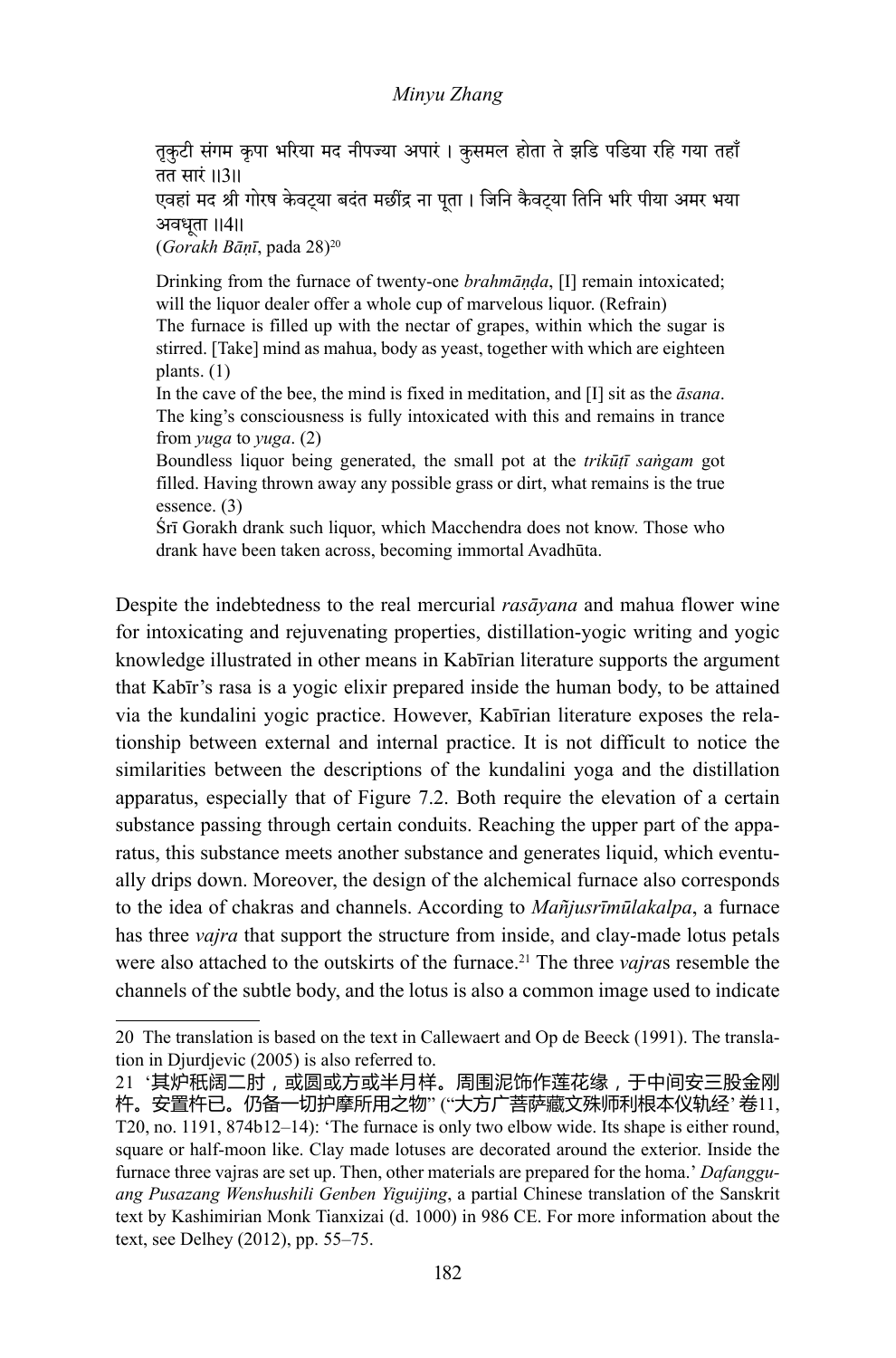the chakra. The incorporation of the actual distillation process into internal yogic practice reflects the trend of 'internalization' of alchemy or a shift from '*lohavāda*' to '*dehavāda*.' This started to reshape the spiritual life of Indians no later than the eleventh century. The *Kālacakra Tantra* claimed the 'inner alchemy' to be better than the 'exterior alchemy.' It is difficult for an outsider to judge which path is better, but the 'inner alchemy' would have advantages in the following aspects: firstly, it avoids the risks of consuming lethal mercury elixir; secondly, for ordinary practitioners and householders not funded by generous patrons, practising 'inner alchemy' is more economically feasible than conducting sophisticated alchemical experiments.

Thus, Kabīr's rasa can be traced to three interconnected fields of pre-bhakti knowledge: 1) alchemy, 2) mahua flower wine distillation, 3) Hathayoga. By studying Kabīr's description, we can see that the first two external practices share some similar technologies, and were both absorbed into the body-centric yogic narrative.

# The bhaktification of rasa

Strictly speaking, alchemy, alcohol distillation, and yoga were not initiated by Kabīr, but rather by his non-Vaishnava predecessors and contemporaries. Alchemy was dominated by the Shaiva. According to the prevalent myth, mercury itself is a product of sexual copulation between Śiva and Pārvatī when they were requested by the deities to create a son, later called Skanda, to defeat Tārakāsura. *Vidyādhara*, the name given to possessors of secret knowledge, including alchemists, were mentioned in the epic *Mahābhārata* as demigods following Śiva, which demonstrates the unfamiliarity of the epic writers with them. Following the incorporation of once unorthodox beliefs and practices, *vidyādhara* became known as powerful magic practitioners by Buddhists and Hindus alike. According to a tantric ritual text dedicated towards Vajrabhairava, *Foshuo Miaojixiang Yujia Dajiao Jingang Peiluofulun Guanxiang Chengjiu Yiguijing* (*The Rituals of the Practices and Achievements of Vajrabhairava Maṇḍala*), *vidyādhara* are followers of Vajrabhairava, who conducts rituals in front of his image and knows how to make images of the deity.<sup>22</sup> In alchemical works, building a mandala dedicated

<sup>22 &#</sup>x27;持明之人于金刚陪啰嚩前用人肉和酒,诵大明,日日作护摩一百八遍,满六 个月' ('佛说妙吉祥瑜伽大教金刚陪啰嚩轮观想成就仪轨经' 卷1,T21, no. 1242, 206b20–22): 'The vidyādhara consumes human flesh and alcohol in front of the vajrabhairava. He recites the mahāmantra, and conducts homa 108 times a day. This continues for six months.' The text is translated into Chinese by Indian Monk Faxian (probably another name of Tianxizai) in 995 CE. Bhairava is here seen as a form of Bodhisattva Mañjuśrī.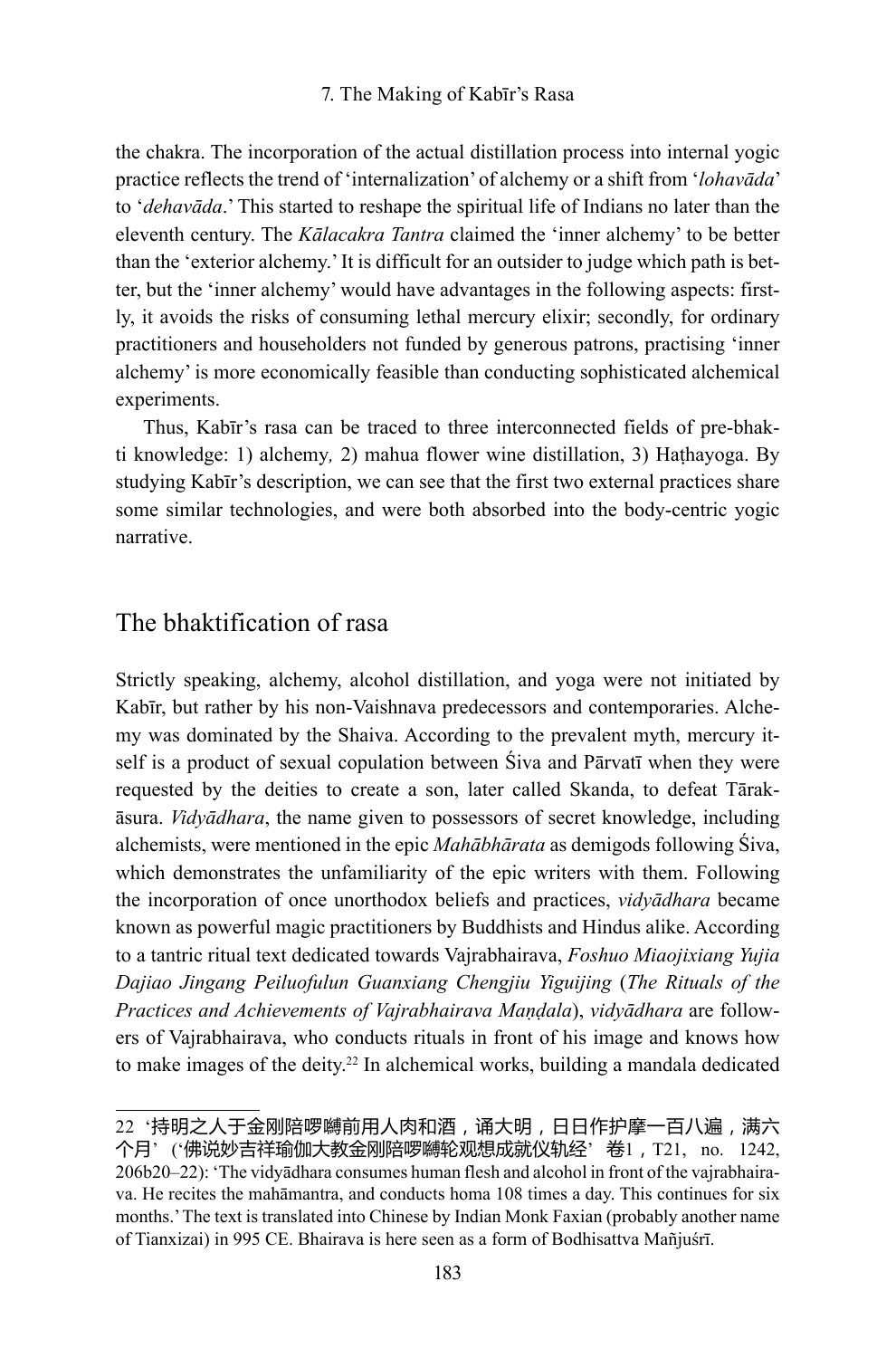to Śiva is also taught as a part of necessary preparation work, and the mercury is personified as *rasa bhairava*. <sup>23</sup> Consuming alcoholic drink had been prohibited by orthodox Brahmins and Buddhists alike, but it entered the religious life as the strict *vinaya* loosened. The Chinese traveller Yijing noted the existence of alcohol in Nalanda,<sup>24</sup> also a centre for alchemy. Later Tibetan folklores recorded that *siddhācārya* deliberately drank alcohol to break the bondage of the rules.<sup>25</sup> The Bhairava worshipping *vidyādhara* are also known to have consumed alcohol. Gorakhnāth was a spiritual successor of the early *siddhācārya*. His followers, that is, the Shaiva Nāthyogī, played a vital role in promoting Haṭhayoga in medieval times and were mainly Shaiva.

The political turbulence of the twelfth and thirteenth centuries destroyed the whole system of royal patronage and the education system in North India. The once flourishing tantric religion, either Shaiva or Buddhist, had successfully incorporated religious belief, political life, intellectual work, and yogic practice. Sophisticated academic work that relied on well-established temples and intellectual communities suffered much more than the wandering yogis and their easyto-practice yoga. The decline of North Indian tantric religion gave more room to the spread of other religions and beliefs including Islam and Vaishnavism. Kabīr's rasa is itself a typical confluence of the three intellectual streams: a Muslim saint praising Rāma rasa in a way that is similar to the yogis. The later reinterpretation of the word, however, expanded its meaning, thus merging the Kabīrian tradition with the bhakti movement.

Firstly, the Vaishnava imprints formally distinguished Kabīr's rasa from the predecessors.26Either Rāma or Hari were often added to rasa and praised in place of earlier Shaiva notions like *rasa bhairava* or simply neutral technological terms. According to the poet, the Rāma rasa is the best rasa, and upon obtaining it, one forgets all the other rasas (W92/S69.0). Other poems emphasize Rāma's superiority over Śiva, for example:

बोलौ भाई राम की दुहाई । इह रसि सिव सनकादिक माते । पीवत न अजहूं अघाई ॥<br>(W20/S16.0)

O brother, call for Rāma! Śiva, Sanakādi are intoxicated with this rasa; they keep drinking till now but are still unsatisfied.

<sup>23</sup> White (2007 [1991]), pp. 175–179.

<sup>24</sup> Yijing (2009), p. 218.

<sup>25</sup> Baimasengge (2008), p. 232.

<sup>26</sup> Though mostly Vaishnava, the text under study does have some unusual cases where there is a strong Shaiva sentiment, for instance: *'*Abandon the Śālagrām, worship Śiva, and chop down Brahma's head!' (W194/S147.1). This internal inconsistency may indicate ideological differences within the Kabīrian tradition.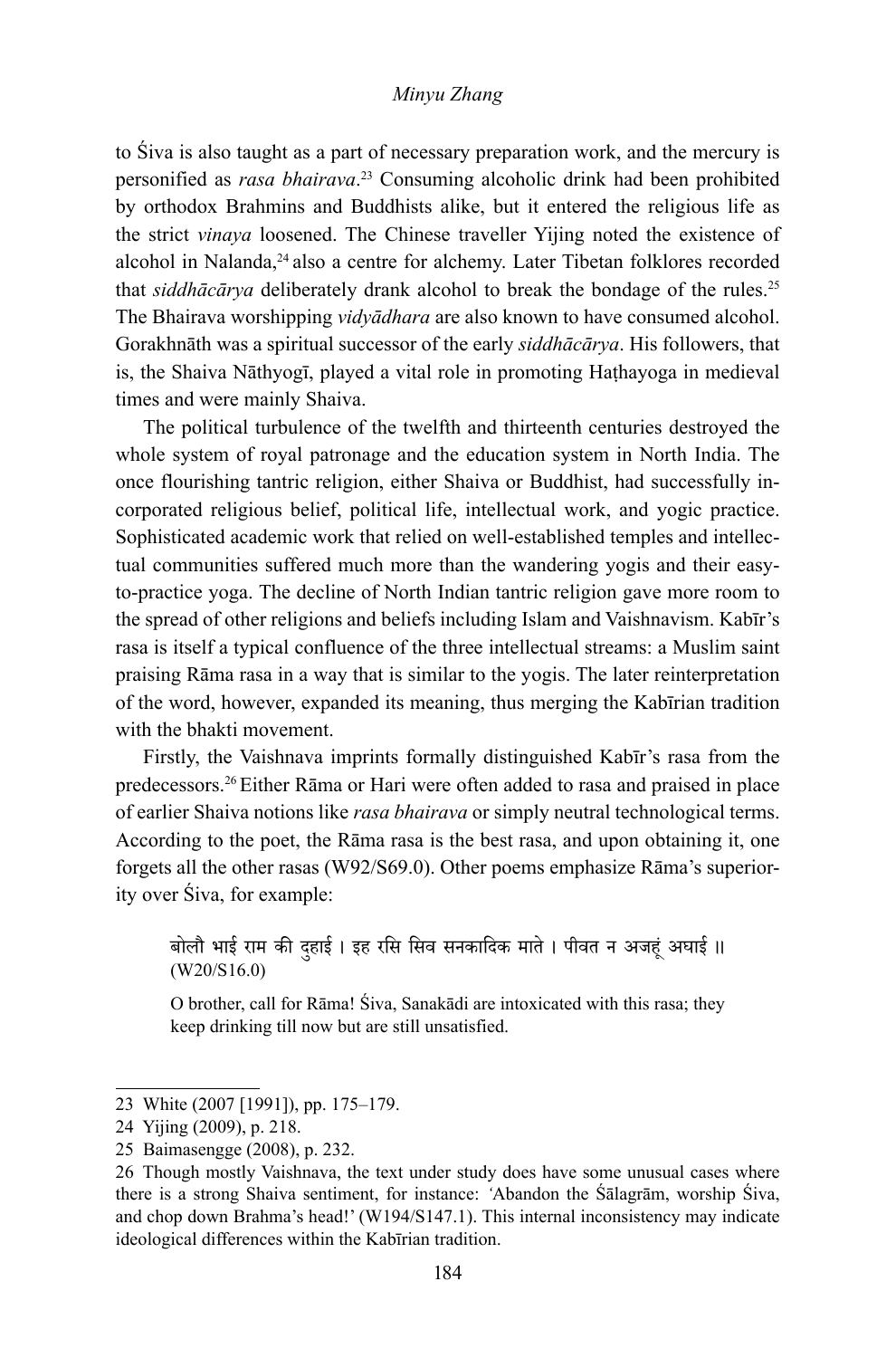और सबै रस फीका भइया । व्रह्म अगनि परजारी रे । ईसर गौरी पीवन लागे । रां म तणी मतिवाली रे ।। (W18/S14.1)

All the other rasas are tasteless. The fire of Brahma was lit up. Even Īśvara and Gaurī started to drink, intoxicated in Rāma.

This Vaishnava imprint is a result of the revival of Vaishnavism in North India. *Saguṇa* Krishnaite bhakti was historically connected with similar traditions that originated in South India, whereas the origin of *nirguṇa* Rāma is still open to debate. According to the *Kabīr Paracai* composed by Ānantadās, it is Hari himself who advised Kabīr to seek initiation from Rāmānanda, before which Kabīr was already a firm Hari *bhakta*. 27 Though there has been debate around the relationship between Kabīr and Rāmānanda, Ānantadās's narrative does reflect how non-Vaishnava had been converted to Vaishnava. If we look back in history, it is in the early sixteenth century when Kriṣṇadās, a Rāmānandi saint, defeated the tantric practitioner Tārānāth and established the Rāmānandi *gaddi* in Galta, Rajasthan, to which tradition Ānantadās belonged.28

Adding Rāma or Hari to rasa while retaining the whole system of yogic practice and its intellectual connection with the tantric tradition is more like a superficial Vaishnava 'conversion' of the concept. More fundamental changes took place when rasa was accommodated into the typical bhakti dichotomy between reality and illusion, good and evil, devotion and lostness. Instead of one particular rasa that practitioners so keenly pursued, there are in fact two distinct types of rasa, namely the Rāma/Hari rasa and the *māyā*/*viṣaya rasa* (rasa of illusion or sensual desires).

The bhaktified Rāma/Hari rasa was no more a technical terminology, to understand which one needs specific knowledge, but rather a religious expression, a belief and practice in which any follower may participate. The second *sākhī* of *rasa kau aṅga* dematerializes 'Rāma *rasāyana*' and equates it with '*prema rasa*.' Kabīr's rasa is further connected to other bhakti concepts like sorrowful *virahiṇī* (W349/A289), *sumirana* (W583/AG971;9), and so forth. At a more practicable level, bhaktified Rāma rasa/*rasāyana* is equated with Rāma *nāma*, for instance:

रां म कौ नां उ अधिक रस मीठौ । बारं बारं पीवै ।। (W362/S282.4)

The Rāma *nāma* is the very sweet rasa. Drink it again and again.

कोई पीवै रे रस रांम नांम का । जो पीवै सो जोगी रे । संतौ सेवा करौ रांम की । और न दूजा<br>भोगी रे ॥ टेक ॥ (W18/S14.0)

O! Anybody drinks the rasa of Rāma *nāma*! Those who drink are the real yogi! O Sant, serve Rāma! Nothing else to enjoy! (Refrain)

<sup>27</sup> Callewaert (2000a), p. 55.

<sup>28</sup> Hastings (2002), p. 61.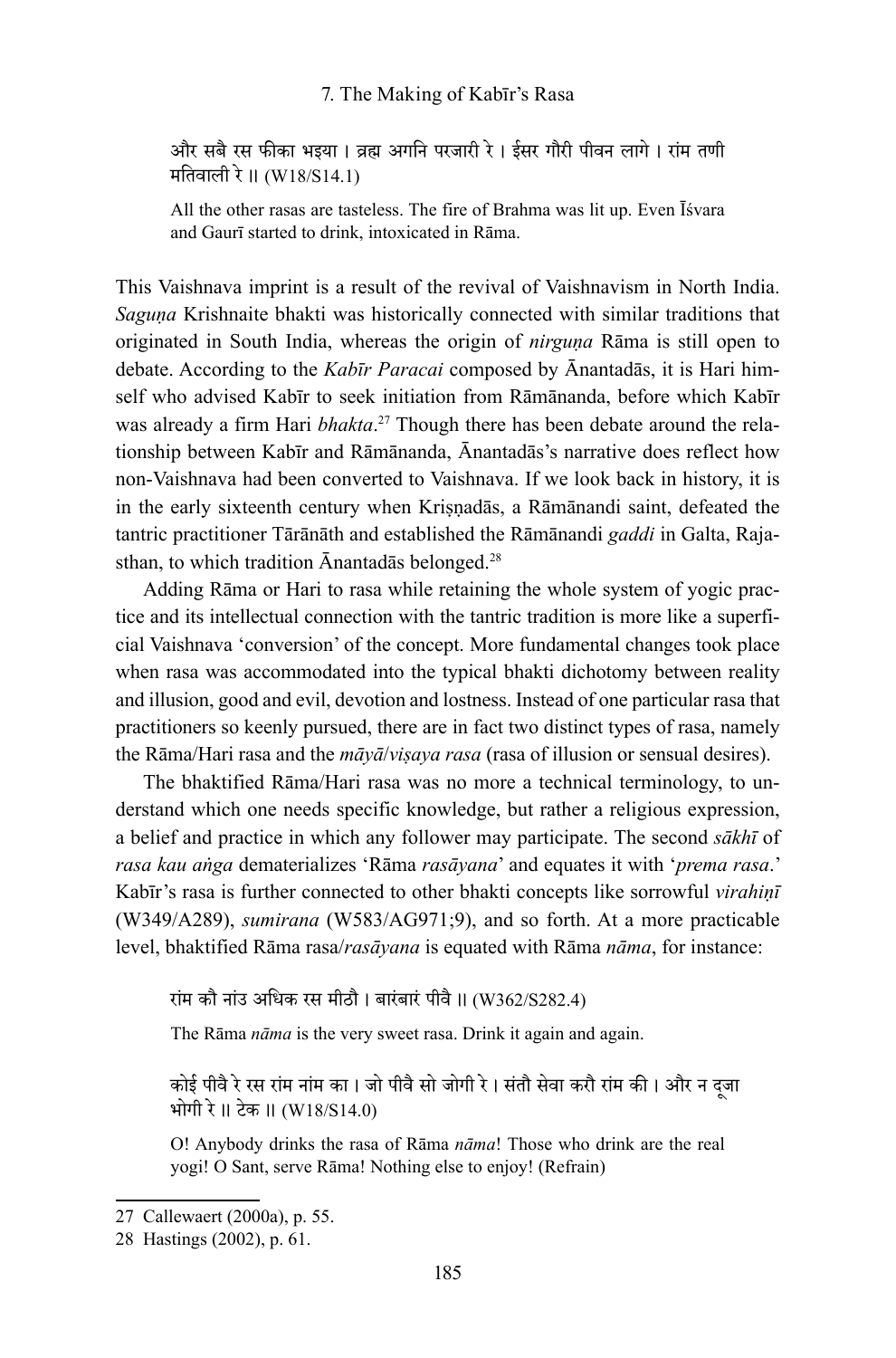अब मैं राम सकल सिधि पाई । आन कहौं तौ रांम दुहाई ॥ टेक ॥<br>दिल देखा इहि चिति चाषि सबै रस दीठा । राम नाम सा ओर न मीठा ।।1।। औरें रसि कैहै कुफ बाता । हरि रस अधि अधि सुषदाता ॥2॥ द्जा बणिज नही कछू बाषर । राम नाम तत दोउ आषर ।।3।। कहै कबीर जे हरि रस भोगी । ताकूं मिल्या निरंजन जोगी ॥4॥ (W155/S125) Now I have obtained all the siddhis [by] Rāma. I call for Rāma, taking oath. (Refrain) Having experienced this heart, having seen all the rasa, nothing is as sweet as the Rāma *nāma*. (1) The others are called phlegm, wind; Hari rasa is the big bliss giver. (2) There is no other business or trade [than] just two syllables [which express] the essence of the name of Rāma. (3) Kabīr says: 'Those who enjoyed the Hari rasa met the *nirañjana* yogi.' (4)

Besides the illustration of a religious 'Rāma/Hari rasa,' other efforts had been made to construct the image of 'the other rasa.' In the above quotation, the other rasa was merely mentioned as 'tasteless' or less useful than the Rāma rasa, without it being clearly stated exactly what it is. In the pada below, one specific non- Vaishnava rasa, the rasa of sensual pleasure, *viṣai rasa*29 appeared as an adverse to the love rasa:

सुमिरंण राम कौ नित कीजै । व्रिमल हरि जस साध संगति मिलि । प्रेम सहित रस पीजै ॥ टेक ॥ झठी माया मो ू हि बिषै रस । सो मन थैं त्यागी जै । ह्रिदा कंवल मैं निसदिन हरि हरि । एह अलं बन जीजै ।।1।। तन मन धन सब मनसा बाचा । राम समरपन कीजै । कहै कवीर कछू और न जाचौं । चरण

सरण दत दीजै ।।2।। (W478/S358)

Rāma is to be remembered every day. Having obtained the pure fame of Hari from *satsaṅga*, drink the rasa with love. (Refrain)

The deceptive illusion cheat with rasa of sensual pleasure, which the mind should abandon. Hari–Hari should be remembered in the lotus of the heart day and night, this is what supports life. (1)

With one's body, mind, wealth, heart, words, one should dedicate to Rāma. Kabīr says, I shall try nothing else. One should cling to the shelter of [Rāma's] feet. (2)

Thus, the discussion is no longer about one specific rasa but a clear contrast between good and evil, reality and deception, the rasa of devotional love and that of sensual pleasure. This dichotomy gave rise to a typical bhakti teaching, asking people to surrender oneself to the god and not to indulge oneself in worldly pleasures, which is also a major topic of the *vinaya* poems of *saguna* poets like Sūrdās and Tulsīdās. This writing blurs the division between *nirguṇa*/*saguṇa* bhakti.30

<sup>29</sup> As Gupta (1985) indicated in his commentary on pada 10.2, a possible word play is at work between *viṣaya* (sensual pleasure) and *viṣa* (poisonous). See p. 368.

<sup>30</sup> Hawley has discussed the similarities between Kabīr and Sūrdās in terms of the *vinaya* sentiment. See Hawley (2012 [2005]), pp. 305–317.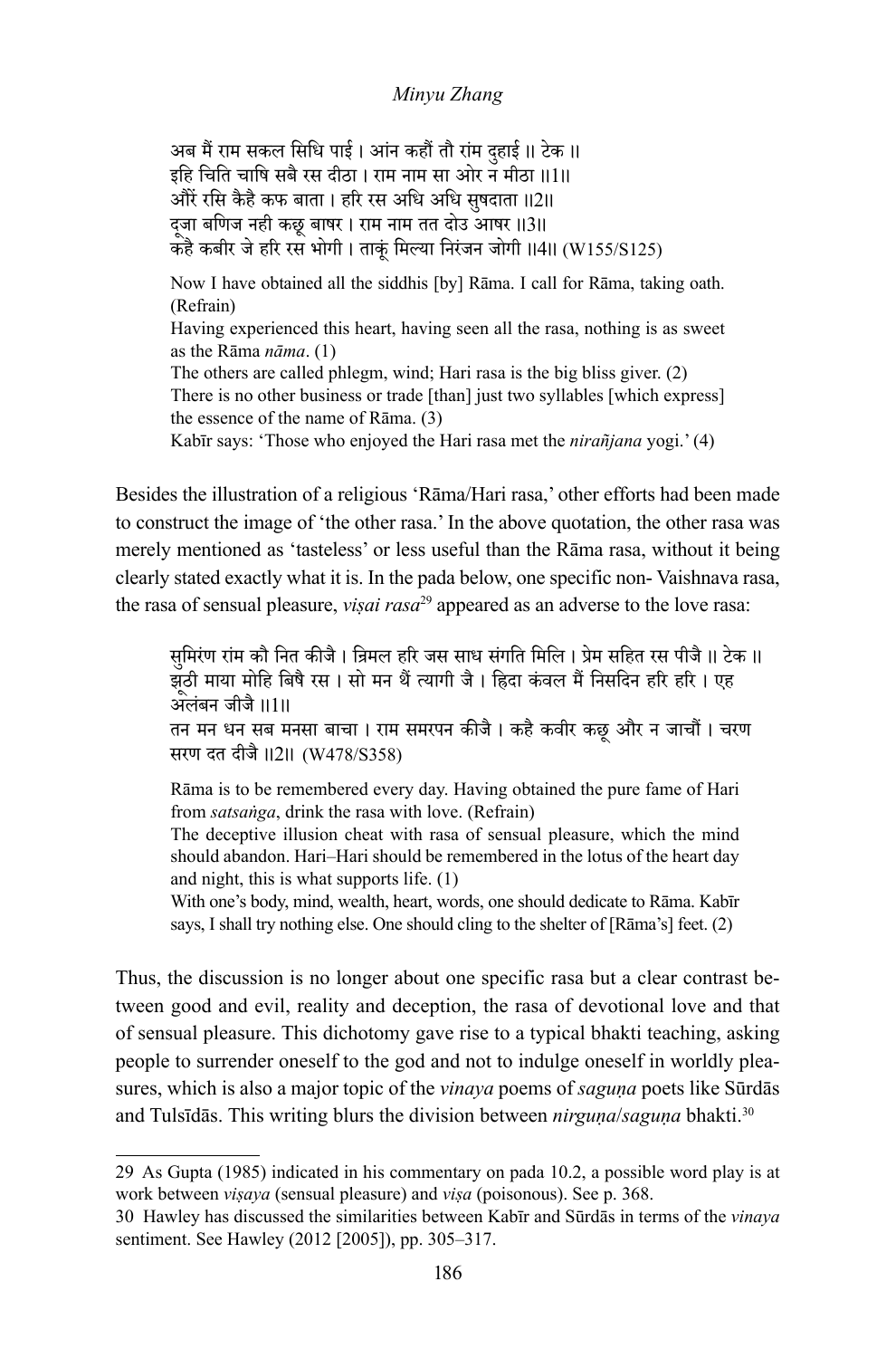# Conclusion

In this paper, I have argued that the Kabīrian rasa has three layers of meaning: the real liquid made from distillation and condensation; the yogic liquid; the emotional sentiment and either sacred or sensual practices related to it. Among the three, the first two were indebted to pre-bhakti intellectual heritage, and were superficially converted to Vaishnava concepts. It is noteworthy that these two imageries are scarce, if not totally absent, in the eastern Kabīrpanthī recension, that is, the *Bījak*. The third layer marked a profound transformation that can be termed as the bhaktification of pre-bhakti intellectual heritage in early modern North India. The earliest Kabīrian literature accommodated all three layers of interpretation, permitting followers to interpret the world from various perspectives: specialized yogis can still understand it as a haṭhayogic concept and endeavour to generate the inner alchemical elixir via yogic practice; ordinary followers can choose to approach the concept either as the devotional sentiment towards the god or the ritual repetition of the god's name. This multifaceted nature of Kabīrian literature may also explain its popularity among a wide range of audiences and readers. Such features of the early Kabīrian literature differs from the tradition of scholarly treatises on a specific topic composed in Sanskrit, the study of which has dominated the writing of intellectual histories of North India before the decline of the 'classic culture.' The Kabīrian literature is more like a sedimentary rock, different layers of which reflect various historical development, rather than a pure crystal with interior consistency.

# References

- Allchin, Frank R. 1979. 'India: The Ancient Home of Distillation?,' *Man*, 14(1): 55–63.
- Avalon, Arthur. 1974 [1919]. *The Serpent Power: The Secrets of Tantric and Shaktic Yoga*. New York: Dover Publications.
- Baimasengge. 2008. *Tangka zhongde Bashisi Dachengjiuzhe (The 84 Mahāsiddhas in Thang-ga)*. Beijing: Zijingcheng Chubanshe. [白玛僧格:《唐卡中的 八十四大成就者》,紫禁城出版社,2008年版。]
- Bangha, Imre. 2013. 'Kabīr's Prosody and a Metrical Reconstruction of his Pads,' in Imre Bangha (ed.), *Bhakti beyond the Forest: Current Research on Early Modern Literature in North India, 2003-2009*, pp. 287–304. New Delhi: Manohar.

Barthwal, Pitambardatt. 1946. *Gorakh-bāṇī*. Allahabad: Hindi Sahitya Sammelan.

Benerji, Dovari S.N., C. Ayyanna, K. Rajini, and D.R.N. Banerjee. 2010. 'Studies on Physico-Chemical and Nutritional Parameters for the Production of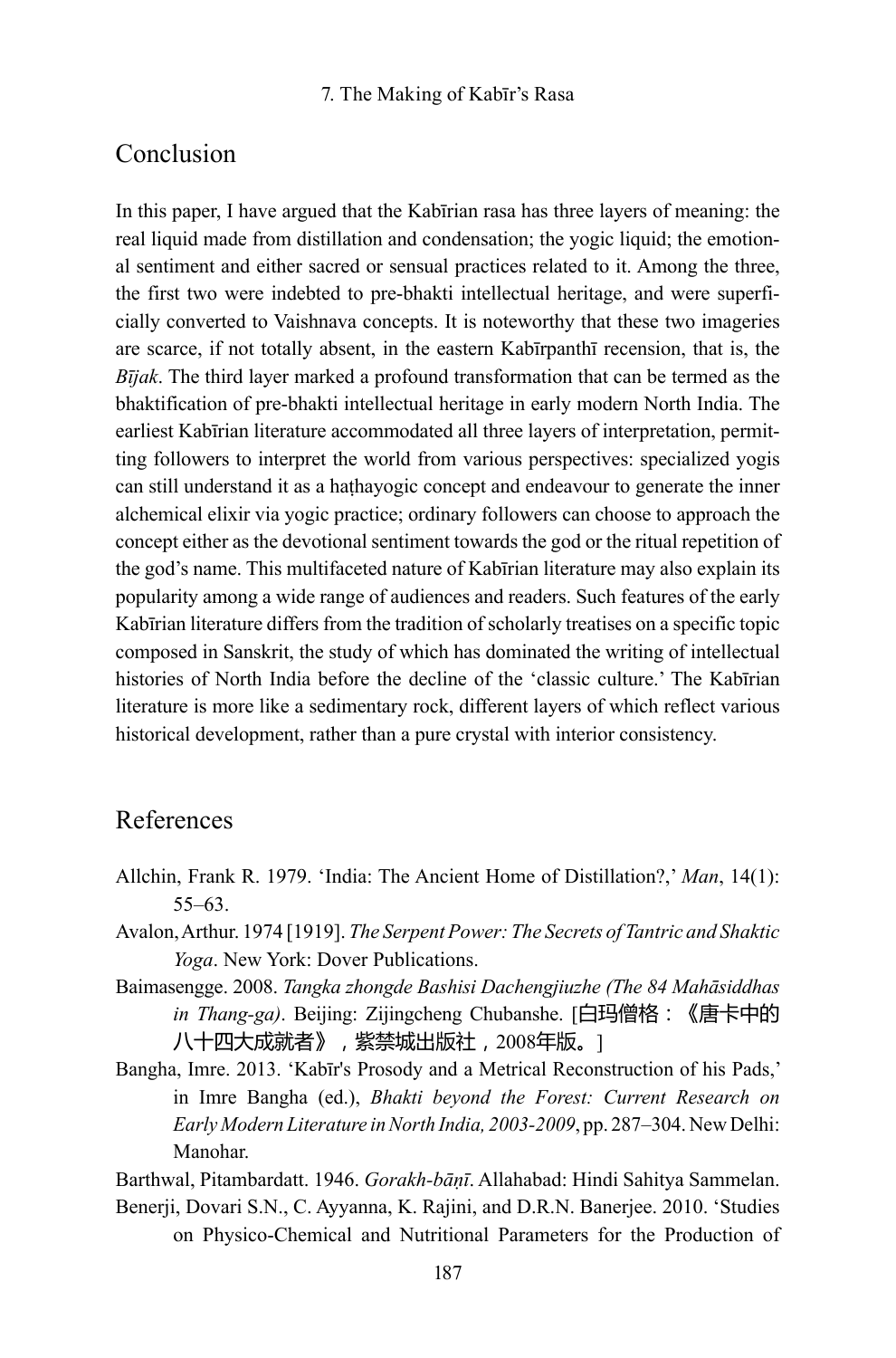Ethanol from Mahua Flower (Madhuca indica) Using Saccharomyces Cerevisiae–3090 Through Submerged Fermentation (smf),' *Journal of Microbial and Biochemical Technology*, 2(1): 46–50.

- Callewaert, Winand M., and Bart Op de Beeck. 1991. *Nirgun Bhakti Sagar: Devotional Hindi Literature*. New Delhi: Manohar.
- Callewaert, Winand M. 2000a. *The Hagiographies of Anantadas: The Bhakti Poets of North India*. Surrey: Curzon Press.
- ——— Swapna Sharma, and Dieter Taillieu (eds). 2000b. *The Millennium Kabīr Vāṇī: A Collection of Pad-s*. New Delhi: Manohar.
- Delhey, Martin. 2012. 'The Textual Sources of the *Mañjuśriyamūlakalpa*  (*Mañjuśrīmūlakalpa*): With Special Reference to Its Early Nepalese Witness NGMPP A39/4,' *Journal of the Nepal Research Centre*, 14: 55–75.
- Djurdjevic, Gordan. 2005. 'Masters of magical powers: The Nath Siddhas in the light of esoteric notions.' Ph.D. Thesis. The University of British Columbia.
- Gogte, Vishnu Mahadev. 2012 [2000]. *Ayurvedic Pharmacology and Therapeutic Use of Medical Plants*. New Delhi: Chaukhambha Publications.
- Gupta, Mata Prasad. 1985. *Kabīr Granthāvalī*. Ilāhābād: Sāhitya Bhavan.
- Hastings, James M. 2002.' Poets, Sants, and Warriors: The Dadu Panth, Religious Change and Identity Formation in Jaipur State circa 1562-1860 CE.' Ph.D. Thesis. University of Wisconsin-Madison.
- Hawley, John S. 2005. *Three Bhakti Voices: Mirabai, Surdas, and Kabir in Their Time and Ours*. New Delhi: Oxford University Press.
- Hess, Linda. 1987. 'Three Kabir Collections: A Comparative Study,' in K. Schomer and W.H. McLeod (eds), *The Sants: Studies in a Devotional Tradition of India*, pp. 111–141. Delhi: Motilal Banarsidass.
- Lorenzen, David N. 1991. *Kabir Legends and Atanta-Das's Kabir Parachai*. Albany: State University of New York Press.
- Rây, Priyadaranjan. 1959. 'Chemistry in Kautilya,' *Chymia*, 5:64–72.
- Reddy, Rama Chandra. 2014 [2007]. *Text Book of Rasa Śāstra*. Varanasi: Chaukhambha Sanskrit Bhawan.
- Shahidullah, Muhammad. 1966 [1960]. *Buddhist Mystic Songs: Oldest Bengali and other eastern vernaculars* [revised and enlarged edition]. Dacca: Bengali Academy.
- Śarmā, Rāmakiśor. 2010. *Kabīr Granthāvalī*. Ilāhābād: Lokabhāratī Prakāśan.
- Siṃh, Jayadev and Vāsudev Siṃh. 1976. *Kabīr Vāṅmay*. Vol. 3. Vārāṇasī: Viśvavidyālaya Prakāśan.
- Siṃh, Puṣpapāl. 2010 [1971]. *Kabīr Granthāvalī*. Naī Dillī: Naman Prakāśan.
- Strnad, Jaroslav. 2013. *Morphology and Syntax of Old Hindī: Edition and Analysis of One Hundred Kabīr vānī Poems from Rājasthān*. Leiden: Brill.
- Śyāmasundaradās. 1956 [1928]. *Kabīr Granthāvalī*. Kāśī: Nāgarīpracāriṇī Sabhā.